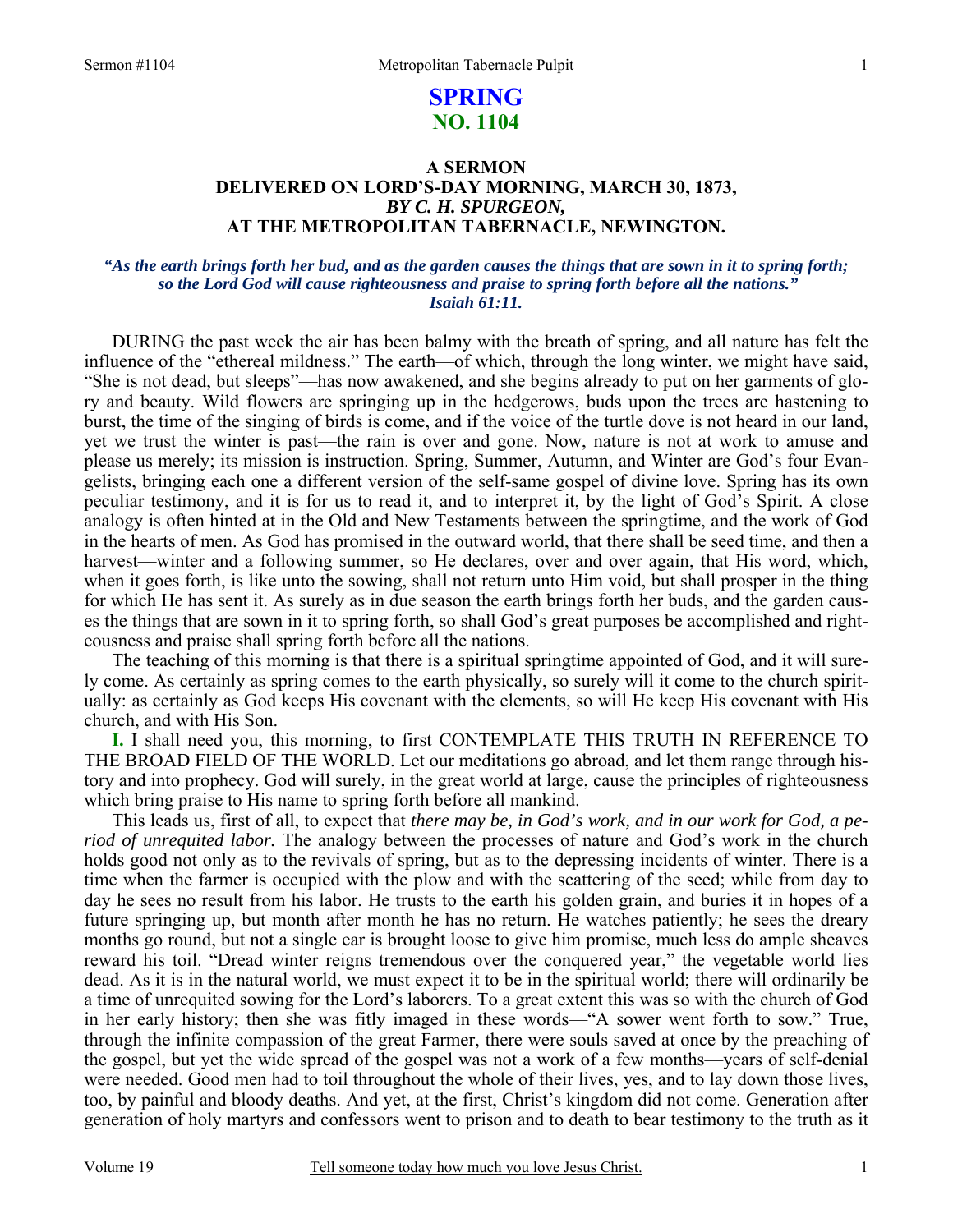is in Jesus. It was the church's time of sowing, and her seed was steeped in tears and blood. God's presence and power did not so much reveal themselves in immediate success as in patient endurance, heroic fortitude, and boundless self-sacrifice. Holy hymns were not sung by assembled thousands where passers-by could hear them, but in the crypts and in the catacombs the righteous praised the Lord. The Word of God was in those days hidden away like a buried thing, concealed like the seed-corn beneath the clods. The church parted with her holiest sons, who died that she might live and grow, and multiply, and subdue the earth; but for many years it seemed as if the sacrifice had been made in vain, for her truths were still the scoff of the age, and the butt of perpetual ridicule. It looked as if her principles, as well as her martyrs, would be buried. Imperial tyrants boasted that they would exterminate Christianity, and leave to the church neither root nor branch, nor place, nor name. This was but the Lord's winter, with its bitter chills, driving tempests, and stormy winds fulfilling His word; and we also must expect to see the great sowing work of the church proceed under the same trying conditions. We must not always reckon to see nations converted the moment the gospel is preached to them; and especially where new ground has been broken up, where countries have just received the gospel message, we must not be disappointed if neither today nor tomorrow we are rewarded with abundant results. God's plan involves plowing, sowing, waiting; and after these the springing up and the harvest. "Be patient, therefore, brethren, unto the coming of the Lord. Behold the farmer waits for the precious fruit of the earth, and has long patience for it, until he receive the early and the latter rain."

While the seed is under the ground, a thousand adversaries present themselves, all apparently in array against its ever rising from the earth. The seed might look up from the soil and say of the frosts and storms of winter, "All these things are against me." It was but a few weeks ago that the earth where the farmer had sown his grain was frozen as though it were of iron. Beneath his foot it was hard as the share with which he had formerly plowed it. Then came the snow and buried the green blades beneath its fleecy showers. Who could imagine that harvests would spring forth from frost-bound clods, or from beneath so thick a shroud of snow; then came the rain, again and again. It deluged everything. The weeping months followed each other in mournful procession. It has rained this year as our forefathers have seldom seen it, and yet, despite frost, snow, rain, and flood, seeds are peeping forth in the garden. The almond blossom is in its beauty. The golden cup of the crocus is brimmed with sunshine, and the trees are bursting into leaf. So we must expect to see the same in the church of God! Desperate obstacles will obstruct the spread of the gospel; fearful disappointments will wither hope; solemn calamities will overthrow success; iniquity will abound, and the love of many will wax cold! When we survey the condition of affairs apart from faith in God, it may even seem to us that our cause is hopeless and the further persecution of it a forlorn endeavor. We must expect to see it so. If it is so in nature, so may it also be in grace, and I sometimes think that we have fallen upon such times even now. Probably there was never a period less favorable to the advance of true religion than the present one. I admit that there is a tendency among men advanced in years to depreciate the present, and to say that the former times were better than now. With that feeling I think I have little or no sympathy, neither my age nor my temperament lead me in that direction, yet I fear that in some respects, the present era is peculiarly trying to the Christian church in this country. Our nation has grown enormously rich; unequalled prosperity has continued with us for several years, and out of this has grown a worldly and luxurious spirit. Pride and fullness of bread have taken men's thoughts off God and His salvation. Boundless luxury has bred indifference to the gospel. The lower classes, as they are called, are less than ever within the reach of the gospel. In some districts working men appear to have no mind for anything but their beer, their dogs, and their sports; even politics do not stir them as once they did, and religion they regard as a matter of perfect indifference. Extra wages, which should mean mental elevation and increased family comfort, are converted into increased self-indulgence and profligacy. The enormous amount derived by our national revenue from the sale of strong drink largely represents excesses of riot and drunkenness. God's great mercy to us, of leading us gratefully to serve Him, is perverted into an occasion for greater sin. Alas that it should be so. But those who love the cause of God and truth must not be discouraged, as though some new thing had happened to us; dark times, and wintry seasons there have been before; sharp frosts, and drenching rains are no novelties; we are passing through a spiritual winter, but the spring shall surely come, and with it spiritually—

### *"A season of refreshing,*

2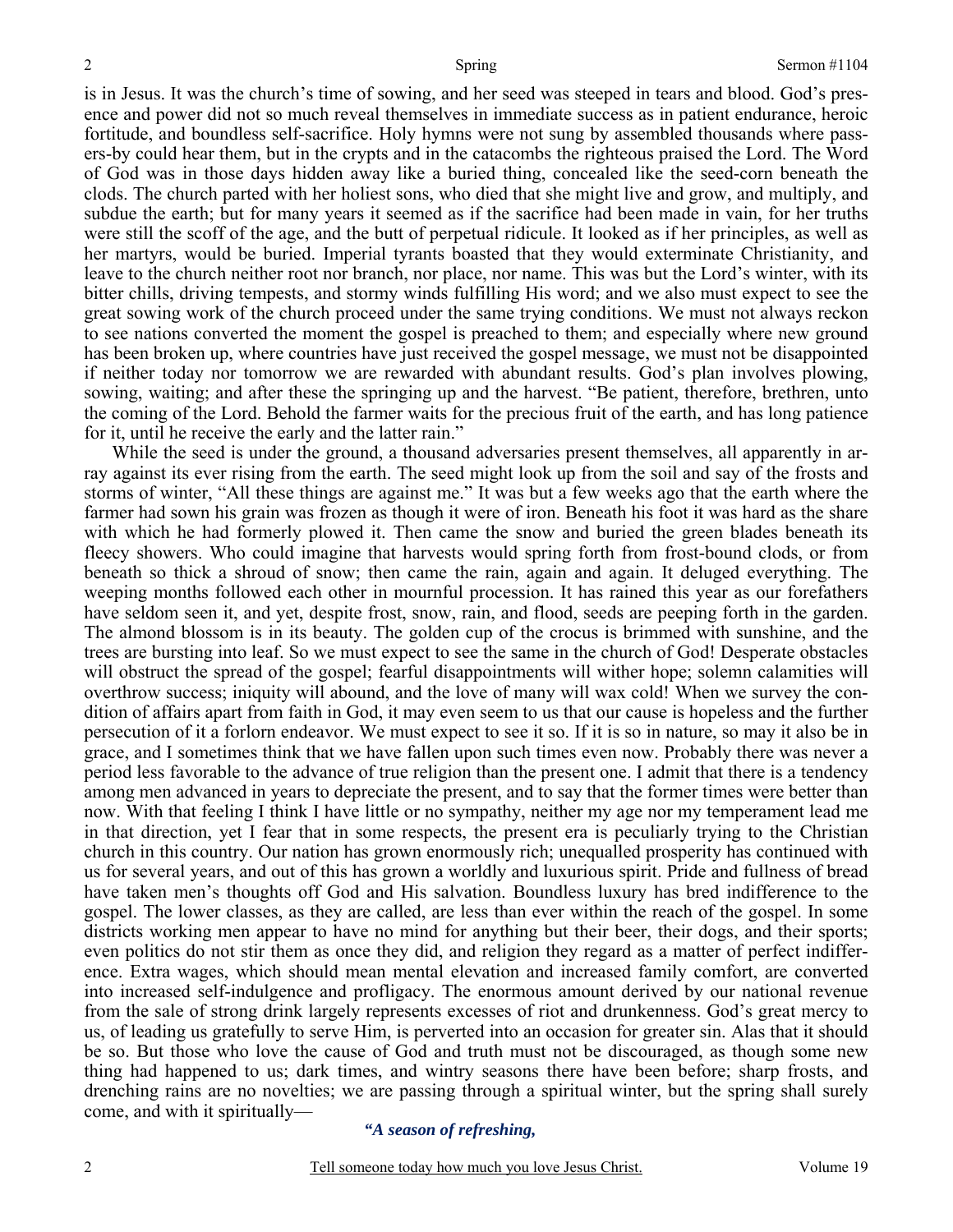*A waking as from sleep, A longing and a singing That make the pulses leap! A sense of renovation Of freshness and of health, A casting off of worldliness A love for heavenly wealth."* 

 While our text leads us to expect a time of unprofitable sowing, it excites *the hope of a sacred spring time*. God's gospel cannot perish; His kingdom cannot fail; His truth cannot be overcome! And that for many reasons, among which are these: That which is sown in the garden, springs up from out of the ground because there is vitality in it. The life is dormant for a while, but it displays itself in due season. There is at the appointed hour for all the buried seeds, a bursting of grave clothes, a rending of sepulchers, and an upheaval of the earth; and then in resurrection freshness comes forth the blade, to be succeeded by the ear, and that by the full corn in the ear. Even so the truth of God is a living and incorruptible seed which lives and abides forever! Or, to use another figure, it is as the oak tree, whose substance is in it when it loses its leaves. It is not possible that the truth of God should perish; even if it is cut down, at the scent of water it will bud and send forth new shoots. Life in garden seeds may be destroyed, under certain influences the life-germ may perish, but the living truth of God is immortal and unconquerable. The Lord has Himself declared that it abides forever: "The grass withers, the flower fades, but the Word of our God shall stand forever." Therefore do we assuredly look for a blessed spring time, we wait to see the goodness of the Lord in the land of the living; yes, we expect to see the universal reign of the everlasting gospel.

But seed springs up not only because of its own vitality, but because of its surrounding circumstances. Put the seed away in the mummy's hand, and hide it in the pyramid, and though it may be vital, still it is not quickened into growth. The seed under a clod waits awhile till all its surroundings become propitious, and then it begins to germinate. The moisture and the warmth cooperate, and the soil begins to yield its nourishment to the little life-germ. So we may rest assured that God will make all things propitious in His providence to the growth of His own truth. He knows under what conditions religious thought will spring up in the minds of men, and He can create those conditions; He has created them and He will! The dews, are they not in His hand? The rains, does He not pour them forth from His palm? The sunlight, is it not the smiling of His face, and the heat, is it not the breath of His love? Is not the residue of the Spirit with Him? Can He not open the bottles of heaven? Is He not the Father of Lights also, who can pour forth the brightness of His grace upon men's hearts? We may rest assured that because all conditions are in the hand of God, and He can order them according to His own will, He will cause the seed which He has sown in the earth to spring up. Why, I think I may say of the gospel, that under the divine superintendence, everything is in league with it. They fight from heaven—the stars in their courses fight for the gospel of Jesus. For it winds blow, and tempests rage. It is in league with the stones of the field, and the beasts of the field are at peace with it. The stupendous wheels of providence, as they revolve, are full of eyes, and all those eyes are fixed upon Christ, and upon His cross, and as they turn upon their mystic axles, they revolve forever with one design; I thought I heard them speak as they moved onward, and a voice from among them said, "Let the name of God be glorious, and let the Christ of God be king among the people." The gospel must spread, therefore; it is, in itself, vital and energetic, and the Lord of hosts orders all things to secure its growth.

But the corn comes not up out of the earth because it is vital, or merely because of its surroundings, for, as we believe, there is the actual power of God at work throughout nature. We have never been able to agree with the theory that nature, once started, works of itself, like a clock which has been wound up. We believe that its operations conform to certain laws, but there must be some power to carry out the laws, or else they would be a dead letter. Everything that exists is a continuous emanation from the Most High, and everything that is done anywhere in the world, God lends the strength, and gives the power whereby it is done. If we were to see performed upon this stage, in a single moment, the turning of one grain of wheat into a full-grown ear, we would exclaim, "Wonderful!" And we would regard it as a miracle! But if God is pleased to take some few months in performing the same operation, it is not the less wonderful! If spring came but once in a century, what wonder it would excite in all hearts! If it had nev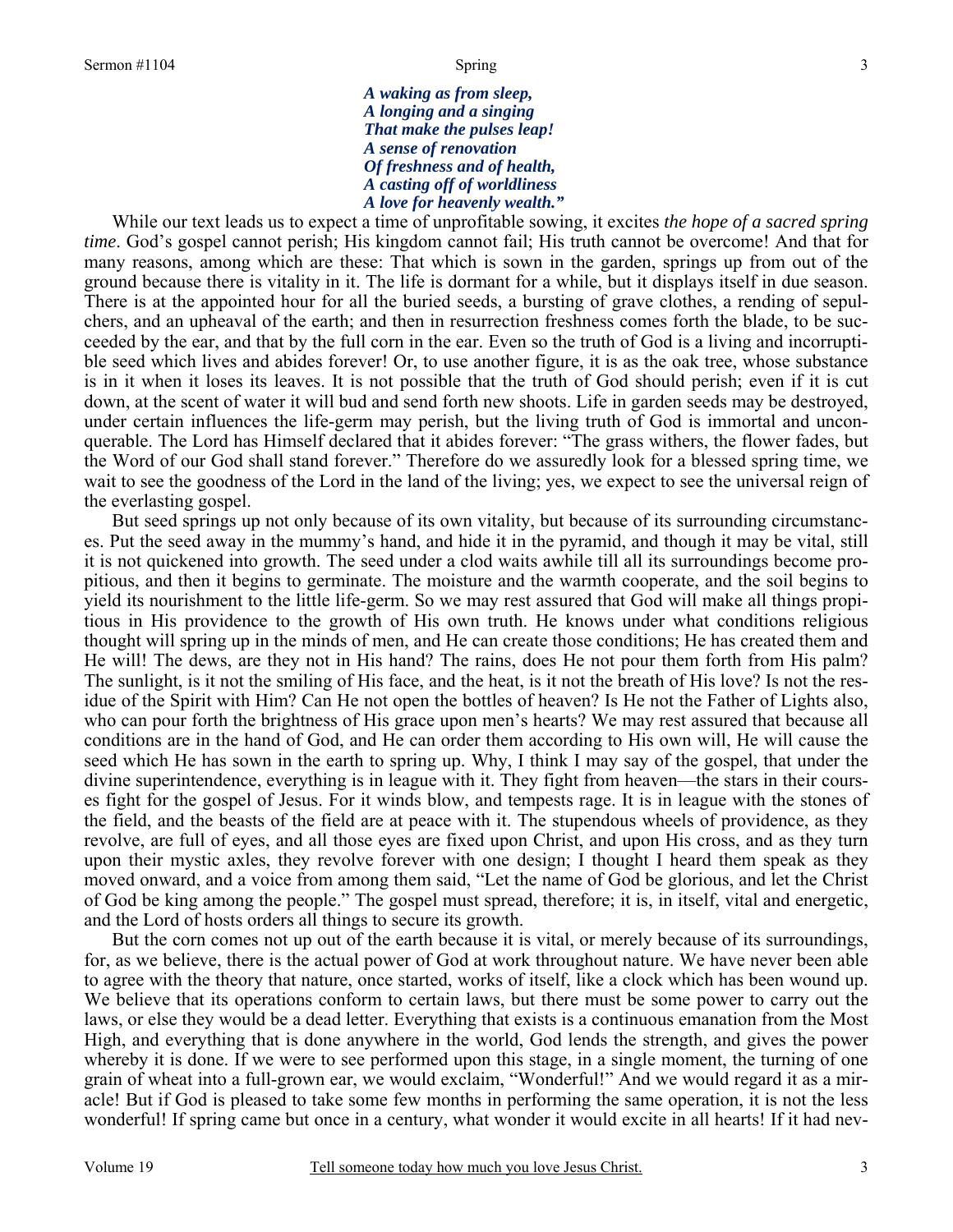er happened but once, it would be considered to be the crown of miracles, and skeptics would ridicule those who believed in its possibility; yet God creates our harvests as surely as if there never had been a harvest before, and He forms our ripe fields by His omnipotence as truly even as He fashioned man in the Garden of Eden, perfect at once! God is alive, and God is at work; He has not betaken Himself into His secret chambers, and shut the door behind Him, and left us orphans in the world, and the earth without a ruler and without a friend! He works everywhere, in the deepest caverns of the sea, and among the highest pinnacles of the heavens. And He works there among the violets of yonder bank and the primroses which peer forth from amidst the dry leaves around the underbrush of the thicket of small trees. And also there where the bees begin to hum, the lark to sing, and the lambs to play! It is God that sends, "Spring, the Awakener," to fill earth's bosom with flowers. He does it all! And it is because of this that we expect the gospel to flourish—not merely because the word of God is vital, and because God will order providence on its behalf, but because He is at work in it—mysteriously at work, it is true, but certainly at work, for the Spirit of the living God which was given at Pentecost has never gone back to heaven. He is still here, and He that worked among the crowds of the streets of Jerusalem, and made them cry out, "Sirs, what must we do to be saved?" is working in our cities even at this day. Where Jesus Christ is preached, His Spirit is pledged to be present. God's Spirit always works. He is breaking hard hearts as the winter pulverizes the clods; He is melting stubborn wills into obedience as the spring showers soften the hard earth, and He is awakening the young germs of hope, prayer, and desire, just as the warm sunlight is calling up the green blades and the flowers. The Spirit of God always works. O you adversaries of the gospel, it is not the gospel alone that you have to stand against, but the God over all, blessed forever, omnipotent and eternal, is engaged in the battle! If the gospel is His sword, you may well tremble at its edge, but you may be much more afraid when you remember the arm which wields that deadly weapon, which can divide asunder soul and spirit. The gospel is His arrow and His bow, and He who draws that bow, and directs that arrow is the same God who launches thunderbolts in the day of tempest, and touches the hills, and they smoke. The God of the gospel is He who wheels the earth in its orbit, and marshals all the stars. Jehovah invisible, but also almighty, is engaged to show Himself strong for the gospel, and therefore do we expect victory. Despite the times of depression, and of sorrow, days of refreshing must come from the presence of the Lord. The spring must follow the winter: "As the earth brings forth her buds, and as the garden causes the things that are sown in it to spring forth, so the Lord God will cause righteousness and peace to spring forth before all the nations."

If at any time our mind should grow desponding concerning the progress of the gospel, and I confess mine is very heavy at times, it ought to encourage us to remember that the gospel will conquer, not because it looks as if it would, but because God has declared and decreed that it shall do so. I know of no efforts which have been made to promote the advent and progress of spring. We have had a blustering March; we had a cold February; we were deluged with rain, and swathed in mist all through November, December, and January. I saw nothing in the atmosphere or the sky to help on spring. Did it need any helping? Did it need human aid? No, the earth pursued its ordained orbit, and every hour it neared the point where spring, laden with flowers, laid in kind ambush, longing to scatter her garlands over the glad earth. God needs no helpers to create spring; He sends it in His own time, and lo it comes. Even thus the Lord stands in no need of creature help to cause the designs of His grace. Spring has never lingered until assembled parliaments have permitted and commanded its coming; neither has it waited for Emperors to smile, and say—"Let the buds come forth." Far away in the dense forest, and here in merry England in a thousand forests the sap is flowing in the trees, and myriads of buds are swelling, but not by mans art or aid. The daffodils are blooming in the meadows where no man planted them and the bluebells in the dells where gardener's spade has never come. Yes, and I know right well that the dew of divine grace, and the showers of regenerating love tarry not for man, nor wait for the sons of men. If there had been a general revolt against spring, it would not have been delayed. If the kings of the earth had set themselves, and the rulers taken counsel together, no single gleam of sunlight would have hesitated to shine forth. If the Pope himself, in his "infallibility," had issued an edict forbidding the sun to re-cross the equator, and advance to the northern tropic, I venture to predict that it would have pursued the even tenor of its way, despite the bidding of his Holiness. None can stay the marches of the year, or turn the seasons from their course. Who is he that can fight against the Lord, or withstand the power of the Most High? Our help comes from the Lord who made heaven and earth. We do not reckon upon the progress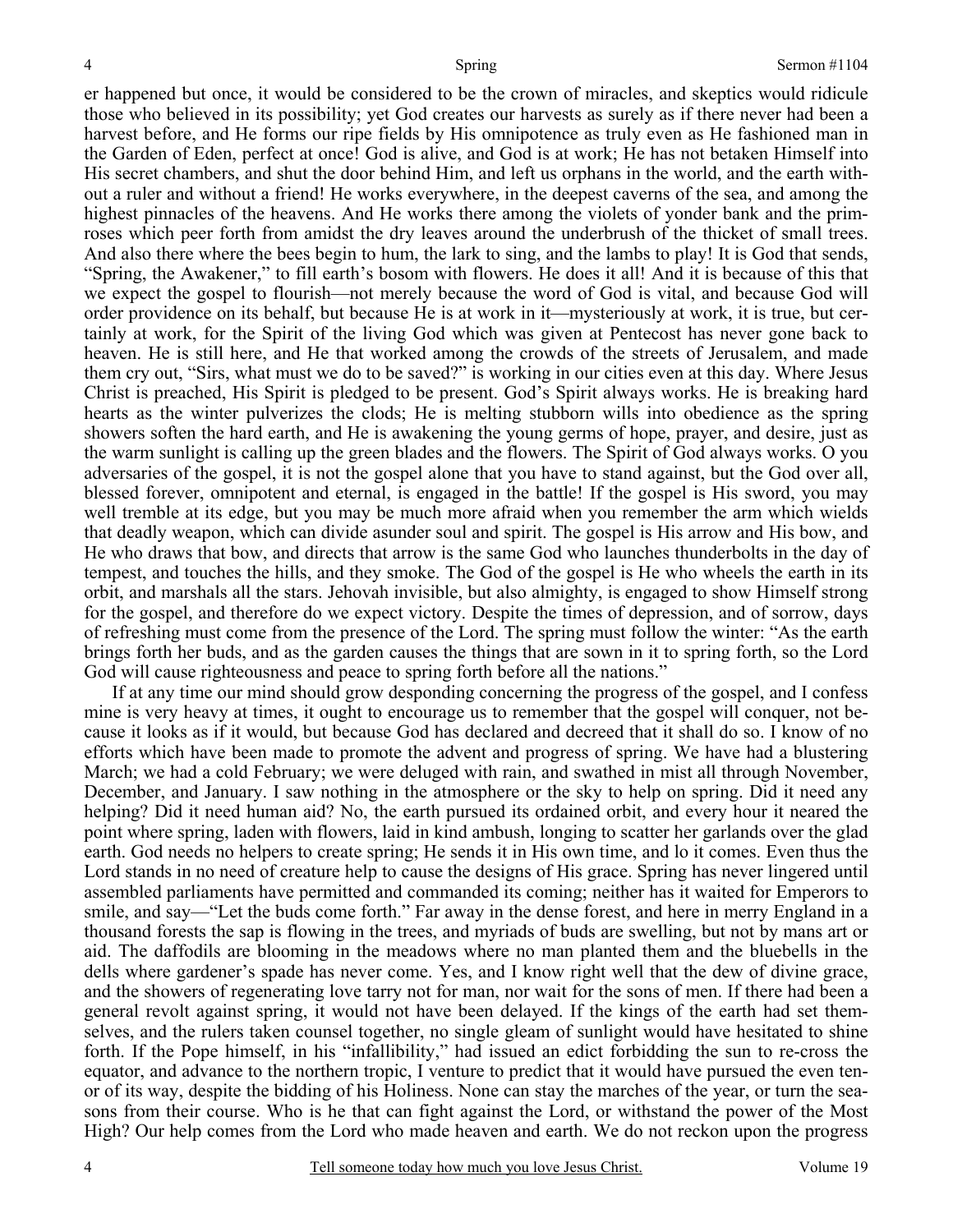of the gospel because we have a company of rich men to help us, a goodly fellowship of eloquent divines to advocate the cause, and a considerable number of respectable persons to support the good work. No, sirs, our Master has not come to such a beggarly state of dependence that He needs a mortal's help. He has told us that, "Cursed is he that trusts in man, and makes flesh his arm," and He has not come to trust in man Himself, and make flesh His arm: "Not by might nor by power, but by My Spirit, says the Lord of Hosts." As comes the spring by God, Jehovah's own arrangement so shall come the time of the church's triumph, and the victory of truth, by God's appointment, let men say what they will.

Be it never forgotten that the disheartening circumstances of the winter may have been, all of them, promotive of the success of the spring. I cannot tell what connection there may have been between the sharp frost and the coloring of the cowslip, but I have no doubt that if the flowers could speak they could tell. I do not know what the connection is between the drenching showers, and the gushes of song from the woodlands, but doubtless the larks and the thrushes hold the secret among them. Neither do I know how howling winds are linked with leafy bowers, but what the oak or the elm could say if they were permitted to prophesy for a while, it is not for me to guess. There is an intimate intermarriage and commingling of the dark, and of the bright, the chill and the warm; and from this has come forth the joy of spring. Every child knows that March winds and April showers bring forth the sweet May flowers, so all the sorrows and troubles which the church has borne, and shall yet bear, are mothers of the victories she shall yet achieve. Her days would never be so bright if her nights had not been so dark. Believe, therefore, that the worst times are working on towards something better. Beloved, we have God's promise to sustain us in all our efforts to spread abroad His kingdom. He has, Himself, declared that, "As the rain comes down, and the snow from heaven, and returns not there, but waters the earth, and makes it bring forth and bud, that it may give seed to the sower, and bread to the eater: so shall My word be that goes forth out of My mouth: it shall not return unto Me void, but it shall accomplish that which I please, and it shall prosper in the thing where I sent it." The Lord God cannot lie, He must keep His promise, and He cannot be disappointed by unforeseen difficulties! His power is irresistible, therefore we feel quite sure that His word must win the day!

Think for a moment, you who are growing weary through the long night, whose watches seem as if they would never end; I hear you cry, "When will the day break, and the shadows flee away"; be not dispirited, but encourage yourselves with these thoughts. Remember what a sowing has already gone before. Christ sowed the earth with Himself. A sower went forth to sow. and as He sowed, He passed by the garden of Gethsemane, and cast a precious handful there, steeped in His own bloody sweat; then He went up to Golgotha and sowed full handfuls there, where the plowers made deep furrows; then He went up to the cross, and you know how He sowed there, for there He was that grain of wheat which fell into the ground and died, and therefore cannot abide alone, but must bring forth much fruit. Did God Himself become man to save men, and shall not men be saved? Did Christ Himself come from heaven to fight with the dread enemy, and did He fight him, and return victorious with dyed garments from Bozrah, and shall the enemy win the day after all? Is Calvary nothing? Is Gethsemane nothing? The Son of God in anguish and in death, is He nothing? Yet so it must be if the gospel does not conquer, and the world is not converted to God; "He shall see of the travail of His soul and shall be satisfied."

Remember, too, who is the Farmer of this field. He has not bid His church till the world without divine help, "My Father is the farmer." God Himself is watching over the broad field of the world to promote the growth of what the Savior sowed, and shall He fail? Shall it be said at the close of the great Farmer's work, there is no result from it? The idols are still firm on their pedestals; Antichrist sits upon her seven hills in pompous state, and the simple gospel is still in the minority! Will the Almighty fail? What do you think, sirs? Can omnipotence be defeated? No! It cannot be, as Jehovah lives, it cannot be! The living God must conquer. The right hand of the Lord shall be exalted, for it does valiantly. He may, for a while, permit the conflict to tremble in the balances, but divine power must overcome, we cannot dream otherwise.

Moreover, there is the Spirit of God Himself, as well as the Father, and the Son, and He has designed to dwell in the midst of the church. The Spirit of God is here, and is especially at work. He moved upon chaos and turned it into order; He it is also that quickens the dead, and shall He be defeated and disappointed in the conversion of this world? Let the thought be accursed, for it is near akin to blasphemy, if it is not blasphemy itself. The triune God must make the knowledge of Himself to "cover the earth as the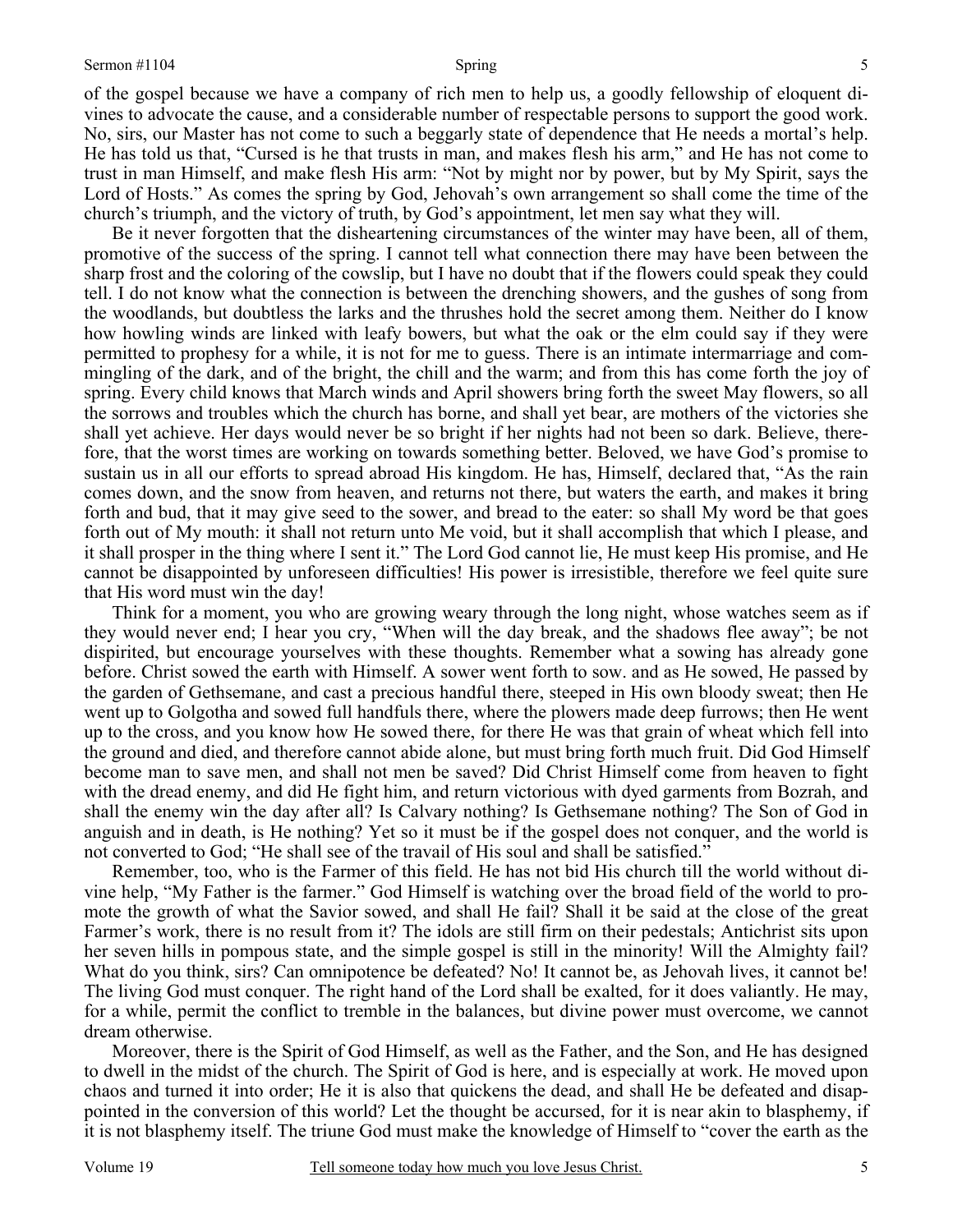waters cover the sea." God's honor is engaged in the matter. On this battle-field of the world, He has flung down the gauntlet to the powers of hell. Satan has taken up the glove of battle, and the fight has raged long, but it must end in victory for God; it cannot be otherwise! My soul loathes the theory of some that this world will get worse, and worse, and worse, and never will be won to obedience to the Lord God. Scripture is against that theory—a theory so desponding, so fitted to make God's soldiers fling away the sword. Surely there shall come a time when the nations shall know the Lord, and the multitude of the people shall worship before the most High God. The winter shall be succeeded by its spring. Therefore be you steadfast, unmovable, always abounding in the work of the Lord, for you know that your labor is not in vain in the Lord.

**II.** Now, I shall spend just a minute or two upon the same topic, setting it in another light. Dear brethren, I want you to CONTEMPLATE THIS TRUTH IN REFERENCE TO THE GARDEN COM-MITTED TO YOUR OWN PERSONAL CULTIVATION. As God's people you have all something to do for Him. I want you to do it, and to do it in the best possible manner, but I am sure you will not do so unless you are of good heart, and full of comfort. Be not impatient with regard to the result of what you are doing. A little child puts his seed into the ground, and he goes in an hour or two, and stirs the ground to see whether the seed is growing. That is because he is a little child; if he were a man, he would know better. You go and teach your Sunday school class, and you expect to see all the children converted then and there. It may be God will grant you your desire in a measure, but if He does not, do not be impatient—go on, go on, go on! Do not wonder if your seed does not spring up immediately, work on! And do not be disheartened. Never listen to any voice which says to you, "Leave off work." If such a voice should ever whisper in your ear, know it to be the voice of Satan, and redouble your diligence, because Satan is likely to put such a thought into your mind when you are nearest to success. Be of good comfort—your seed will come up; grace insures the harvest. If you want your seed to come up more quickly, water it again with your tears, and your prayers, but never despair, success will come to it. Work on! Work on! And never be unhappy about it. Recollect that if a farmer were to sigh every morning, it would not make his wheat or his barley grow faster; and if he were to stand and weep all day because he could not see a harvest, it would not become one whit more visible in spite of his tears. Love souls, and do all you can for them, but be not unbelieving. Anxiety may be good, but it is only so to a degree; beyond that it unfits us for duty, and dishonors God. Take heed of being unbelieving. "But," you say, "What a poor worker I am." Beloved, why do you despair on that account? The trees in a man's garden do not bring forth less fruit because the owner is a sickly man. The fruit depends upon the trees and the season. A harvest will not be bounded by the sower's feebleness. I saw some little children in the fields the other day, and they were putting in the seeds, but the result will be none the smaller because the children were little. If God's work were as weak as God's workers are, it would be weak indeed, and if the kingdom of Jesus depended upon the strength of His disciples, it would soon come to nothing. The garden causes the seeds that are sown in it to spring forth though a consumptive hand may have dropped them into their places. My dear fainting brethren, work on, wait on, pray on, watch on! You shall have your reward before long: "He that goes forth and weeps, bearing precious seed, shall doubtless come again rejoicing, bringing his sheaves with him." I may not linger longer upon this point.

**III.** I beg you, in the third place, to CONTEMPLATE THIS SAME TRUTH IN REFERENCE TO THE BELIEVER'S SPIRITUAL STATE. Do you not sometimes fall into a wintry condition? I mean you who love the Lord; I think I need hardly ask you, for one of us may generally serve as specimen of the rest. There are times when we feel as if we had no life at all. We hope we do love God, and our faith is fixed in Christ, but we cannot see much evidence of it. We read the Bible, and it is dull; we try to pray, and we get through a sort of exercise which we hope is prayer, but it does not refresh us; and even the prospect of going up to the house of God on Sunday makes us groan out, "Lord send us a blessing," but we hardly think He will. We feel so dull, and dead, and cold. Well, it is not to be wondered at. We are living in a world whose influences are never helpful to grace, and we bear about us a body of sin and death which never will aid us in the way to heaven. At such times we are like the earth in the winter. The seed is there but it lies hidden. The sap is in the tree, but it has gone down to the root, and is not actively flowing and revealing itself. Now, in such times as these, we cannot make any change in ourselves. "All the king's horses, and all the king's men," as we have already said, could not turn winter into spring. Neither can we warm ourselves into energy. We say, "I will read the Bible, and I will pray." Well, we do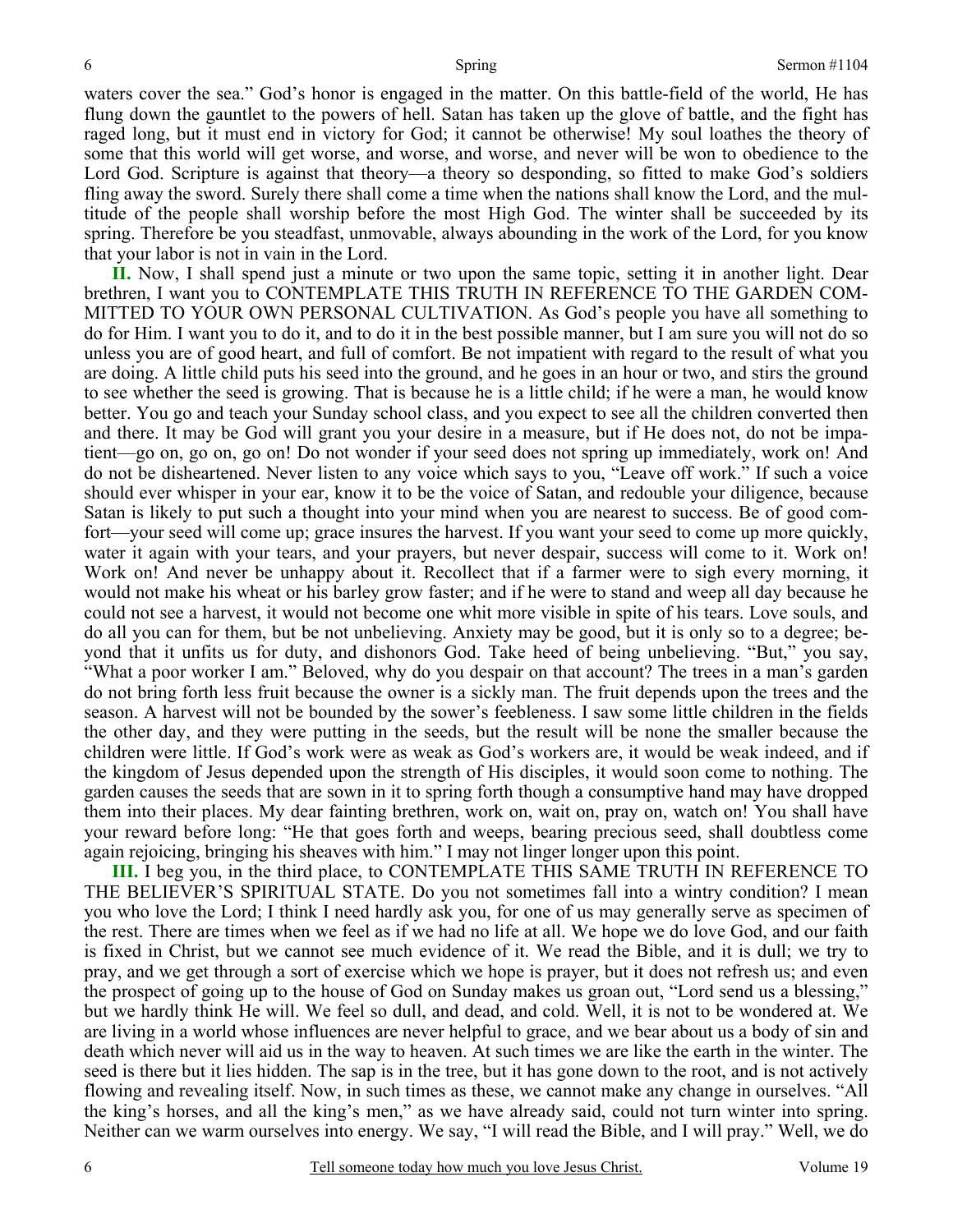it, but it is no better than a dead form; we are none the better for it. But there is comfort in store for us, for what we cannot do in that we are weak through the flesh, God can do. How sweetly He has appeared for some of us! "Or ever I was aware," says the sweet singer in the Canticle, "My soul made me like the chariots of Amminadib." We could not move or stir, yet all of a sudden we found ourselves borne onward, like the swiftly driven chariots of Amminadab: we were full of life, full of love, full of joy, full of strength, and all in a moment. Just as in a moment God sends the thaw, and melts the ice, and the frozen brooks leap on their way in living rills; so will our soul leap with holy joy in the presence of God, because the Lord has come to us, and has revived us. Are you not conscious that such things have happened to you many times, my brothers and sisters? "Oh, yes," you say. Very well, expect them again, even now ask for them, and look up to God for them. Anything is better than everlastingly meditating over yourself, and your own frames and feelings. The cold of the winter will not, by being thought of, give a man any warmth. All the frosts that ever were will not create heat by our meditating upon them. Neither does any man rise into life and joy through merely meditating upon his own spiritual death and misery. Turn away from the darkness, and look at the light. Spring comes from yonder sun, and so must our revival in religion, our restored joy and peace come from God our Father. Blessed be His name, it has come from Him before, and it will come from Him again. Let us wait upon Him in solemn confidence that He has not left us forever, but will return to us in His mercy—

> *"In all the years that have been The spring has greened the bough. The gladsome, healthful spring time Keep heart, it comes now."*

Do not allow Satan to get an advantage over you by saying, "God has forsaken us; we shall backslide from bad to worse; we shall fall from grace; we shall perish." You shall do no such thing! You shall be restored; you shall be revived! Yes, perhaps you came here this very morning with the intent that God might work a wonder of grace in you; that again you should abound in fruits of righteousness, and your tongue should sing to His praise; and from this day forth you shall be one of the happiest and most useful of Christians, instead of being as you have been for some months past, one of the dullest and least useful of the holy brotherhood.

**IV.** Now the last point shall be this: WE WILL CONTEMPLATE ALL THIS IN REFERENCE TO THOSE WHO ARE NEWLY AWAKENED. I may have some present this morning who are saying, "Oh, that I could be saved! Oh, that I knew where I might find Christ! What would I give if I could but have a good hope through grace!" Dear brother, dear sister, those very desires of yours show that there is some good seed sown in you. God's grace has taught you to desire, and to long. We never knew a man sincerely desire Christ till Christ had first worked in him by the Spirit. No sinner can be beforehand with Christ. If you want Christ, He has wanted you long ago, and has already come to you. "Ah," you say, "but I feel so dull; I cannot pray as I used to do; I do not feel my sins as I ought. In fact, I feel nothing at all as I ought to feel it." It is winter time with you, dear friend; may that winter do you good. "It is very painful," you say, "and very dangerous." Yes, and God means to make you see what a poor thing you are, and to make you know what a wretched sinner you are, and how lost you are. Do you not know that He will strip you before He will clothe you? It is always His way to kill before He makes alive. He will not begin filming over proud flesh; He will take the knife and cut it out; and with many a cruel gash too, as it may seem, for He means to have a lasting cure. Therefore you must pass through these winters.

But let me remind you that your only hope of anything better than what you are passing through lies in Christ. You cannot save yourself. As long as you have any lingering idea that you can do so, you never will be saved. You can no more save yourself than the arctic regions can turn themselves into the torrid zone. "Why," you say, "that could never be done, unless God were to reverse the poles." Ah, and He must do as great a thing for you as that would be, or else you will always be in the cold winter you are now in! And worse, you will utterly perish unless He appears for you. You do not deserve that He should appear for you; you deserve to be left to be what you now are, and to go from hardness to greater hardness, still, till you make your own destruction sure. The power to save you lies wholly with Him. What shall I say to you, then? Why, look to Him, cry to Him, ask Him to visit you! If you want the full light of God's love, you will see it yonder, on the cross, where hangs the Son of God bleeding out His life for the sins of men. God's love is concentrated there as the beams of the sun are focused by a magni